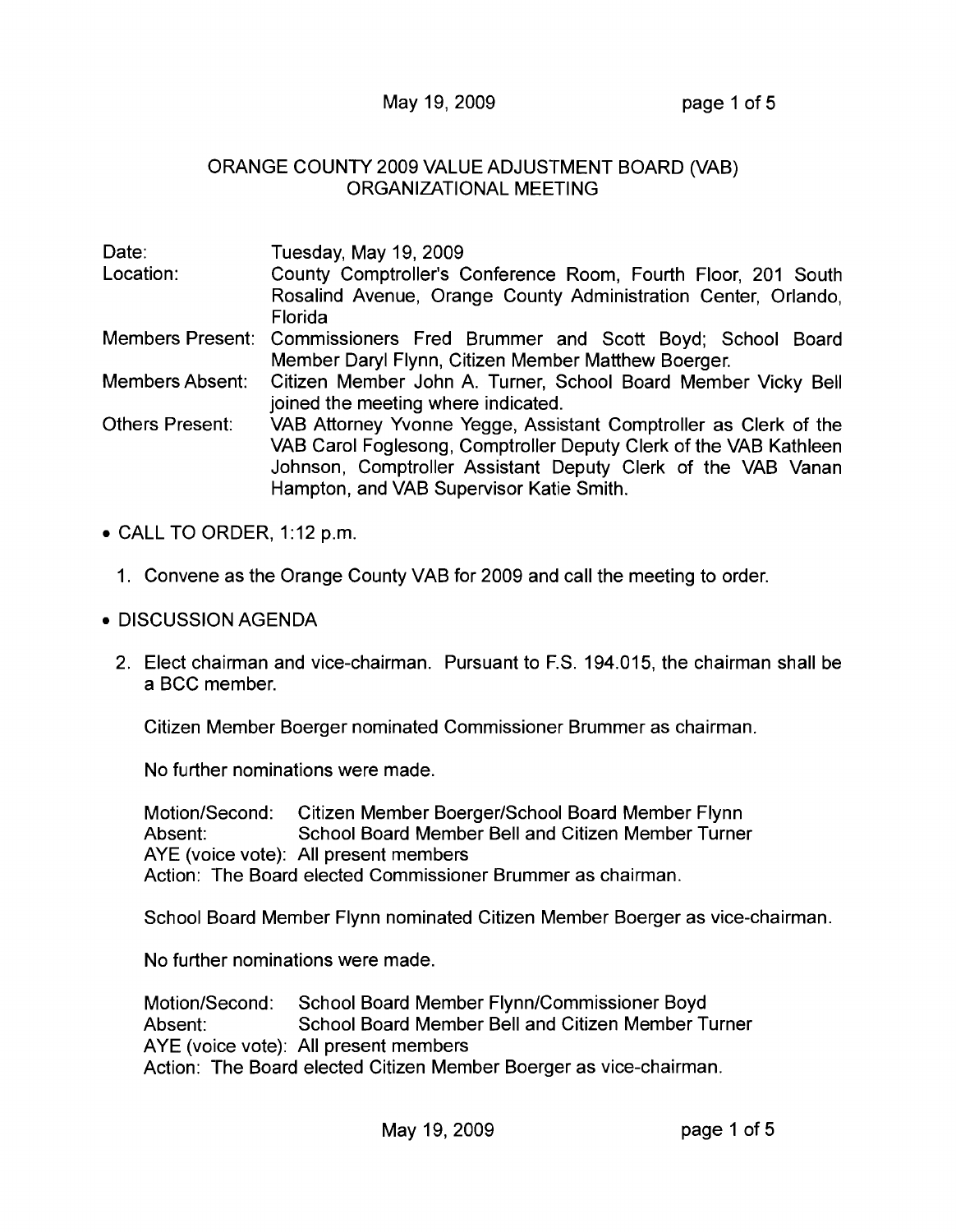3. Determine filing fees. F.S. 194.013 allows a nonrefundable fee not to exceed \$15 for each separate parcel.

Motion/Second: School Board Member Flynn/Commissioner Boyd Absent: School Board Member Bell and Citizen Member Turner AYE (voice vote): All present members Action: The Board approved a nonrefundable filing fee of \$15 for each separate parcel.

4. Approval to renew contract for Yvonne Yegge as VAB Attorney

Motion/Second: School Board Member Flynn/Citizen Member Boerger Absent: School Board Member Bell and Citizen Member Turner AYE (voice vote): All present members Action: The Board approved renewal of contract for Yvonne Yegge as VAB Attorney.

5. Update on Department of Revenue Draft Rules and Uniform Procedures.

Ms Foglesong presented a report.

Action: None

6. Appoint two attorney applicants to serve as special magistrates for exemption/classifications hearings and appoint all remaining applicants as alternates:

Commissioner Brummer nominated Karen Wonsetler-Lam and Kevin Pribell as the special magistrates with the balance of the applicants being accepted as alternates for use at the discretion of the VAB staff.

No further nominations were made.

Motion/Second: Commissioner Brummer/Commissioner Boyd Absent: School Board Member Bell and Citizen Member Turner AYE (voice vote): All present members Action: The Board appointed Karen Wonsetler-Lam and Kevin Pribell to serve the balance of the applicants being accepted as alternates for use at the discretion of the VAB staff.

Clerk's Note: Alternate special magistrates for exemption/classification hearings are Elizabeth Baker Young, Joseph Hayes Davis, Joy Ewertz, Meenakshi Hirani, and Michael T. Woods.

7. Appoint two applicants to serve as special magistrates for tangible personal property valuation hearings.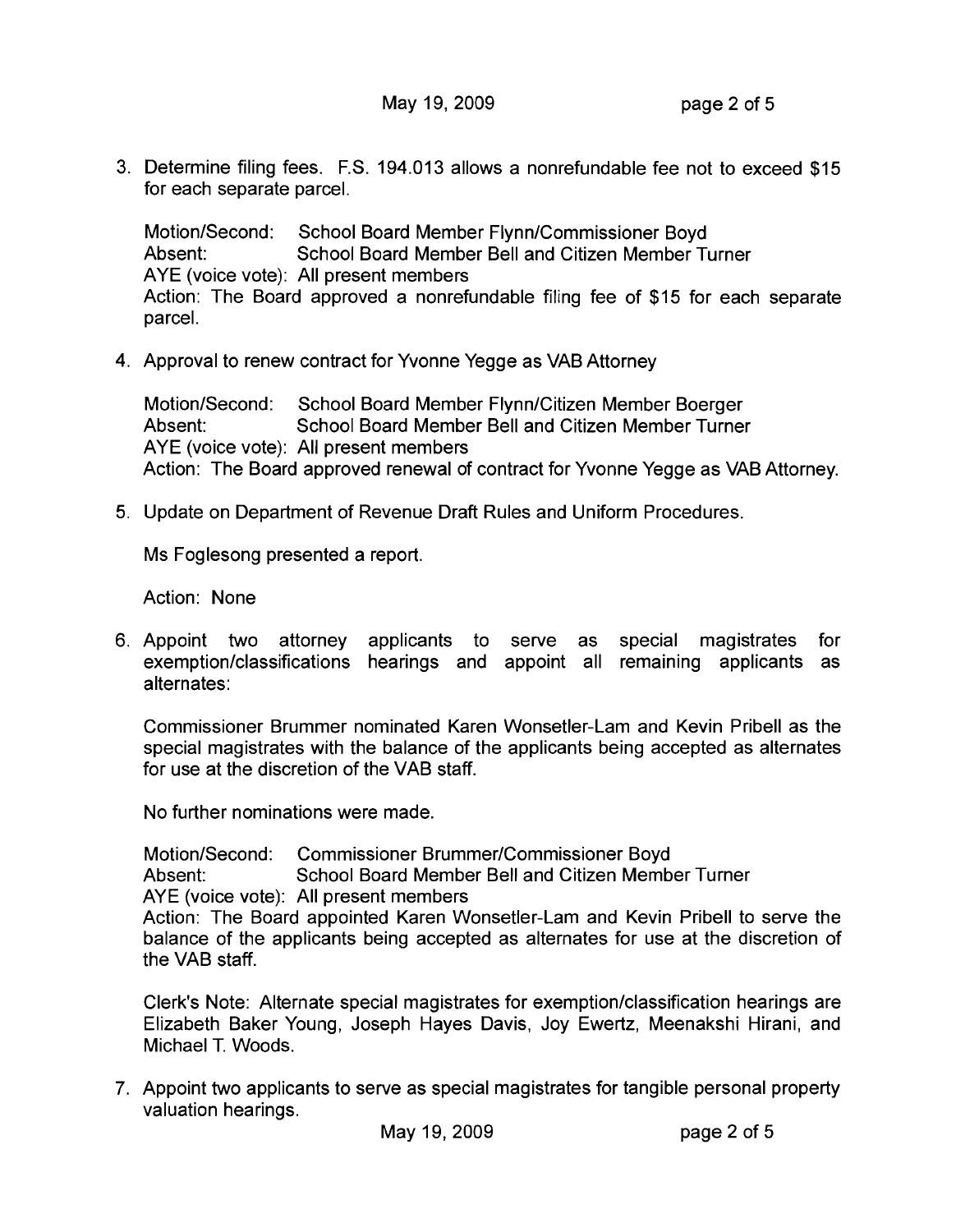Motion/Second: Commissioner Boyd/Commissioner Brummer Absent: School Board Member Bell and Citizen Member Turner AYE (voice vote): All present members Action: The Board appointed two tangible personal property appraisers to serve as special magistrates for exemption/classification hearings as follows:

-Gerald Hartman -Jack West

8. Appoint seven applicants to serve as special magistrates for real property valuation hearings and appoint all remaining applicants as alternates:

Commissioner Brummer nominated James Behm, Roger Crews, Stephen King, Thomas Riddle, John Robinson, David Taylor, and Richard Steeves.

No further nominations were made.

Motion/Second: Commissioner Brummer/Commissioner Boyd Absent: School Board Member Bell and Citizen Member Turner AYE (voice vote): All present members

Action: The Board appointed James Behm, Roger Crews, Stephen King, Thomas Riddle, John Robinson, Richard Steeves, and David Taylor to serve as special magistrates for real property valuation hearings.

Motion/Second: Commissioners Brummer/Boyd

Absent: School Board Member Bell and Citizen Member Turner AYE (voice vote): All present members

Action: The Board amended the main motion to appoint James Behm, Roger Crews, Stephen King, Thomas Riddle, John Robinson, Richard Steeves, and David Taylor to serve as special magistrates for real property valuation hearings. and further, the balance of the applicants being accepted as alternates for use at the discretion of the VAB staff.

Clerk's Note: Alternate special magistrates for real property valuation hearings are Robert Babcock, Christopher Dolney, Kathy Edmundson, Edgar Fieri, Kelly Johnson, Cecil Neff, Nicolas Pilz, Camille Smith, and Robert Sutte.

9. Determine special magistrate fees for legal counsel to hear exempt/classification hearings.

Motion/Second: Commissioner Boyd/School Board Member Flynn Absent: School Board Member Bell and Citizen Member Turner AYE (voice vote): All present members Action: The Board approved exemption/classification special magistrates' compensation at the rate of \$125 per hour. May 19, 2009 **page 3 of 5**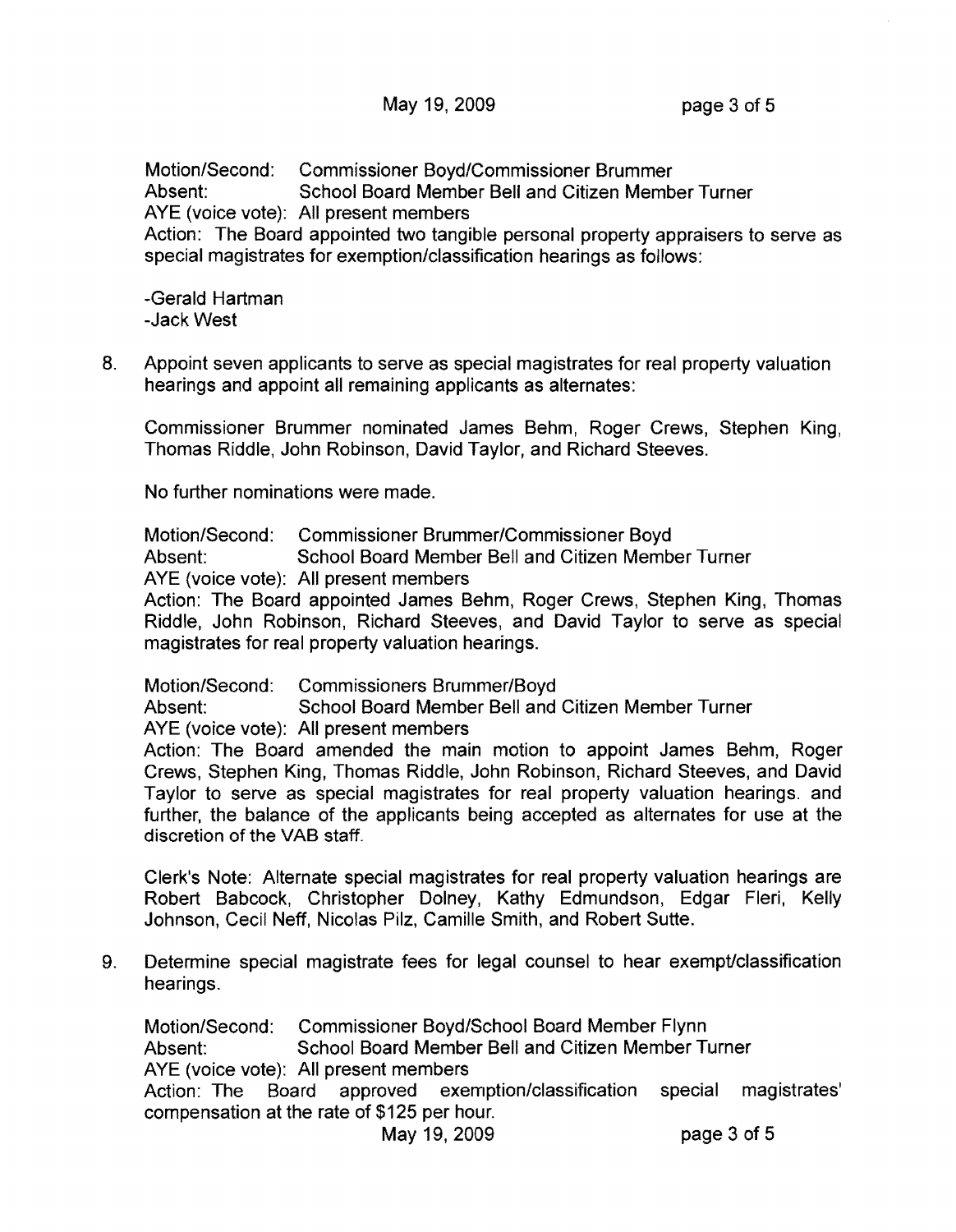10. Determine special magistrate fees for valuation and tangible personal property special magistrates.

Motion/Second: Commissioner Boyd/Citizen Member Boerger Absent: School Board Member Bell and Citizen Member Turner AYE (voice vote): All present members Action: The Board approved real property and tangible personal property special magistrates' compensation at the rate of \$125 per hour.

- 11. Approval to authorize expenditures as follows:
	- Office supply purchases not to exceed \$2,500
	- Copier rental not to exceed \$2,500
	- Employment of temporary administrative assistants not to exceed \$53,000 with authorization to pay for background checks and drug testing
	- Provision of security during the VAB hearings at an approximate cost of \$14,500 per County Contract Y7-132 for Security Guard Level 1 services with the Wackenhut Corporation.
- MEMBER JOINED: School Board Member Bell

Ms. Foglesong presented a report. Ms. Yegge and staff contributed to the report. Board discussion ensued.

Motion/Second: Commissioner Brummer/School Board Member Flynn Absent: Citizen Member Turner

AYE (voice vote): All present members

Action: The Board authorized expenditure not to exceed \$2,500 for the purchase of office supplies; further, authorized expenditure for copier rental not to exceed \$2,500; and further, approved use of temporary help as needed not to exceed \$53,000, with authorization to pay for background checks and drug tests for temporary help and for provision of security during VAB hearings at an approximate cost of \$14,500 per County Contract Y7-132 for Security Guard Level 1 services with the Wackenhut Corporation.

12. Acceptance of special magistrate recommendations without further hearings, as provided by F.S. 194.035., for those hearings held from October 2009 until all hearings have been heard.

Motion/Second: Commissioner Boyd/School Board Member Flynn Absent: Citizen Member Turner AYE (voice vote): All present members